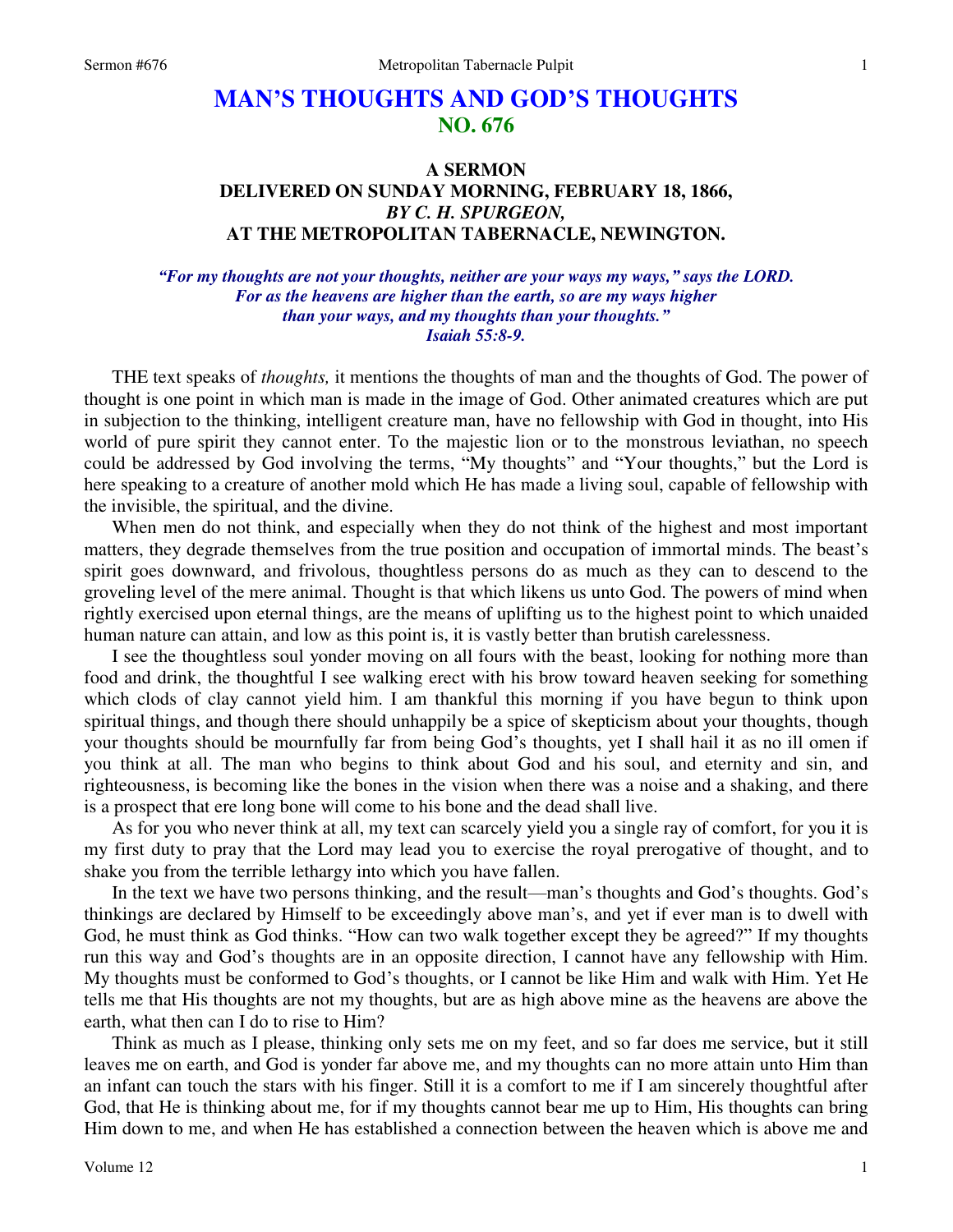the earth which is beneath Himself, then I, laying hold on His thoughts, and believing what He has thought out for me, shall be drawn up to His elevation, and I shall come to think His thoughts, and so be in communion and fellowship with the Most High.

 This morning I want, as the Holy Spirit enables me, to speak to those who have been led so far as to have thoughts concerning eternal things, and especially thoughts upon forgiveness of sin, you have as yet only your own thoughts, and these are troubling and misleading you, I desire to contrast your thoughts with God's thoughts, in the hope that you may lay hold on God's thoughts by faith, and that holding them fast you may be drawn up by them as by a divine hand into a clearer atmosphere, and into a happier state than that in which your soul now sits, weeping and disconsolate. It may be that into perfect peace and joyous confidence God's thoughts may up-bear you as on eagle's wings this morning, a work which your deepest and most anxious thoughts can never achieve for you.

 I shall attempt first, this morning, to contrast your thoughts *as to the possibility of pardon* with God's thoughts, then, secondly, your thoughts as to *the plan of pardon* shall be set in the same light, and thirdly, your thoughts as to *the present possession of personal pardon* shall pass in brief review.

**I.** May the Holy Spirit help me while I endeavor to compare your thoughts of THE POSSIBILITY OF PARDON with God's thoughts about it.

 You naturally form your ideas of God's ways from what you conceive would be yours if you were in His position. I take you on that ground this morning, and we will suppose that some wicked person has very grossly injured you, and that the question of your forgiving him is now mooted. We will suppose you to be of a generous, frank, forgiving disposition, and in a calm and judicious state of mind. You are ready to act most leniently, but still the case in hand is no trifle and requires consideration. After well pondering and considering the matter, you feel bound to say, *"I could forgive this person, but his offense is of a peculiarly grievous kind.* Had he robbed me of my purse or my estate, I could have overlooked it, but he has despoiled my character, he has touched my person in its most tender part, and injured me to the highest extent possible. I could forgive ten thousand other forms of trespass, but the form of evil from which he has made me suffer is peculiarly offensive and injurious to me. The person under consideration has perpetrated the worst conceivable form of wrong against me, and with the most sincere desire to pass over it, I feel that I must not, but must let the law take its course."

 There have been many occasions when persons aggrieved have thus spoken, and when no reasonable person could have blamed them. Such, O awakened sinner, is your case before the Lord, and if He should think of you as one man would think of another, you must own Him to be just. It is certain, dear friend, that you have offended God in the most tender point, you have denied His right to you, though you are His creature, you have denied your Maker's right to command you, saying, "Who is the LORD that I should obey his voice?"

 Though you have been a pensioner upon His daily bounty, yet you have constantly insisted upon it that you were your own master, and had a right to do just as you pleased. You have thus invaded the crown rights of the King of kings, and committed treason against His sovereignty which He guards most jealously, worst of all you have committed sin against His only begotten and most dear Son, the Lord Jesus, you may not have persecuted His people, or spoken against His deity, but you have slighted the precious blood, and you have passed by the crucified Savior as though His atonement were nothing to you. You have thus perpetrated the most provoking offense against God, and touched Him in the apple of His eye. If it were your case, you could not forgive, but be astonished as you hear that your thoughts are not God's thoughts, and His ways of forgiveness are as high above your ways as the heavens are above the earth. If you trust in the Lord Jesus your iniquity, although most heinous and detestable, shall be blotted out forever.

 It is supposable that when you are weighing the case of an offender you decide upon it thus, "I could forgive him, bad as the sin is, if I thought he had fallen into it from inadvertence or carelessness, or if I supposed that he was moved by some great hope of gain for himself, but the offense was *intentional, malicious, and wanton,* and therefore I cannot remit it." Naturally you transfer these thoughts of yours to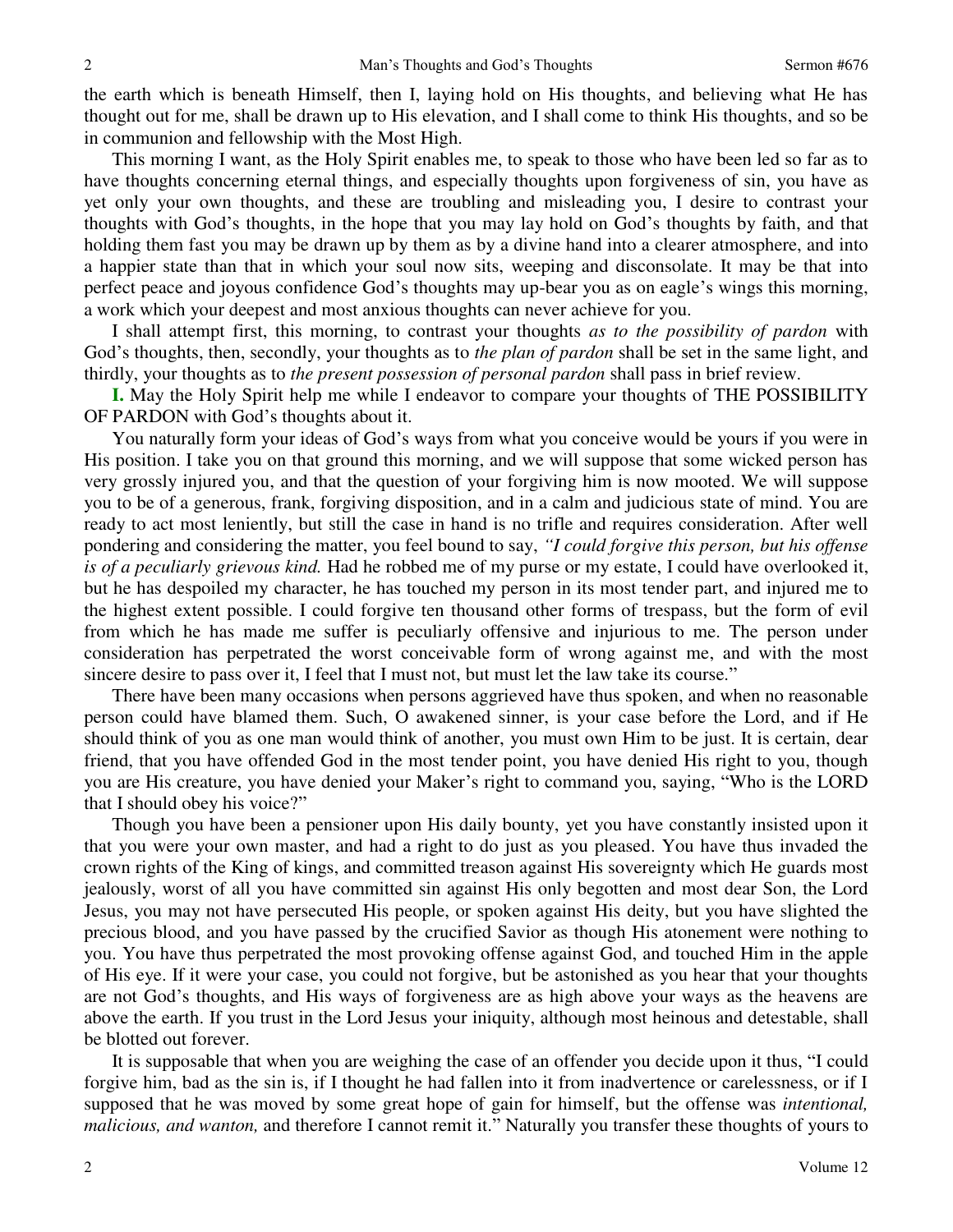the Lord of heaven, and you say, "He will never pardon me for I have trespassed willfully. I knew the right, but I chose the wrong. I was never a gainer by my sins, I was often made to smart through them, but even when I became like a burnt child, yet I wantonly thrust my finger into the fire again. I had no conceivable motive for sin, except the determined and incorrigible love of evil. I drank down iniquity as the ox drinks down water, but the ox drinks to slake his thirst, I only gratified my passions and hardly that, for the more I sinned, the more unhappy I became, the more I drank of that ill stream, the more my horrid thirst came upon me. I have sinned without excuse."

 My dear friend, such language as this befits a penitent's tongue, but since you have JEHOVAH in Christ Jesus to deal with, do not despair, *men* cannot forgive their fellows when they perceive wanton malice in their crimes, but God can forgive YOU, and though you have intentionally slighted, grieved, vexed, and even blasphemed Him, as high as the heavens are above the earth, so high are His ways above your ways.

 You will in some cases also be obliged to say, "I could very readily have overlooked this fault, but *it has been repeated.* It was not once, nor twice, nor even twenty times, but this person has so hated me, that he has purposely spited me every day of his life. He has teased and worried me with his insolence till I cannot do other than let my wrath loose against him. Forgive him! I might have done it if it were seventy times seven, but he has out-Heroded Herod, and gone beyond all number in his insults and injuries. You cannot expect me to forgive." Such to the full is your case, O troubled sinner, with regard to God. It is certain that your offenses are as many as the sands on the seashore. You have through a life of twenty, thirty, forty, perhaps sixty or seventy years, done nothing else but sin, your transgressions have been as numerous as your pulse-beats, but still though you hardly dare to think of forgiveness, God can not only think of it, but bestow it. The sins of twice ten thousand years He can blot out in a moment, if there could be supposed a sinner who had them all heaped upon himself, God's thoughts are not your thoughts with regard to the number of sins, neither are His ways your ways.

 I can conceive a person greatly injured saying, "I would overlook all these injuries which have been hurled against me, but I cannot see any reason why *I* should have been the particular objective of this man's spite, it has been quite *undeserved on my part, and unprovoked.* I never gave this enemy of mine any occasion to speak against me, I never did him an ill turn—on the contrary, if he has asked me for any help, I have always given it cheerfully and liberally." That would be a very excellent reason in a court of justice for insisting on the punishment of an offender, a judge would allow very much weight to it, and everyone would admit its cogency. Powerful indeed would it be in your case, O guilty sinner, if the Lord should plead it.

 Listen, I pray you, to the voice of the good God whom you have injured. "Hear, O heavens, and give ear, O earth! I have nourished and brought up children, and they have rebelled against Me. The ox knows his owner, and the ass his master's crib, but Israel does not know, My people do not consider." What think you is the sequel to this very just but sad complaint? Is it, "Because of this ingratitude I will never forgive"? No. "Come now, and let us reason together, says the LORD: though your sins be as scarlet, they shall be as white as snow; though they be red like crimson, they shall be as wool."

 Dear friend, you have received nothing from God but mercy, and though you have been very ill, what a mercy it is that you are spared. You brought on your sickness by your own sin, and tender mercy might have been worn out with your rebellions, and have let you destroy yourself outright, but God has spared you, provoked He has been, but He has kept back His mighty hand, and you are a trophy of His wonderful long-suffering. Oh why do you continue to sin against Him? Wherefore do you rebel against one so kind? How can you be so ungenerous to a God so full of grace? Let His love melt you, for although *men* cannot forgive the ungrateful wretches who wound their benefactors, yet the Lord's thoughts are as much above our thoughts as the heavens are above the earth.

"Yes," says an offended person, "I might overlook the fault if I thought the man were wholly humbled now, but you see he asks me to pardon, but he has *not a sufficient sense of his guilt.* He has no idea of how much I have had to smart—it has been sport to him, but it has been death to me, and he does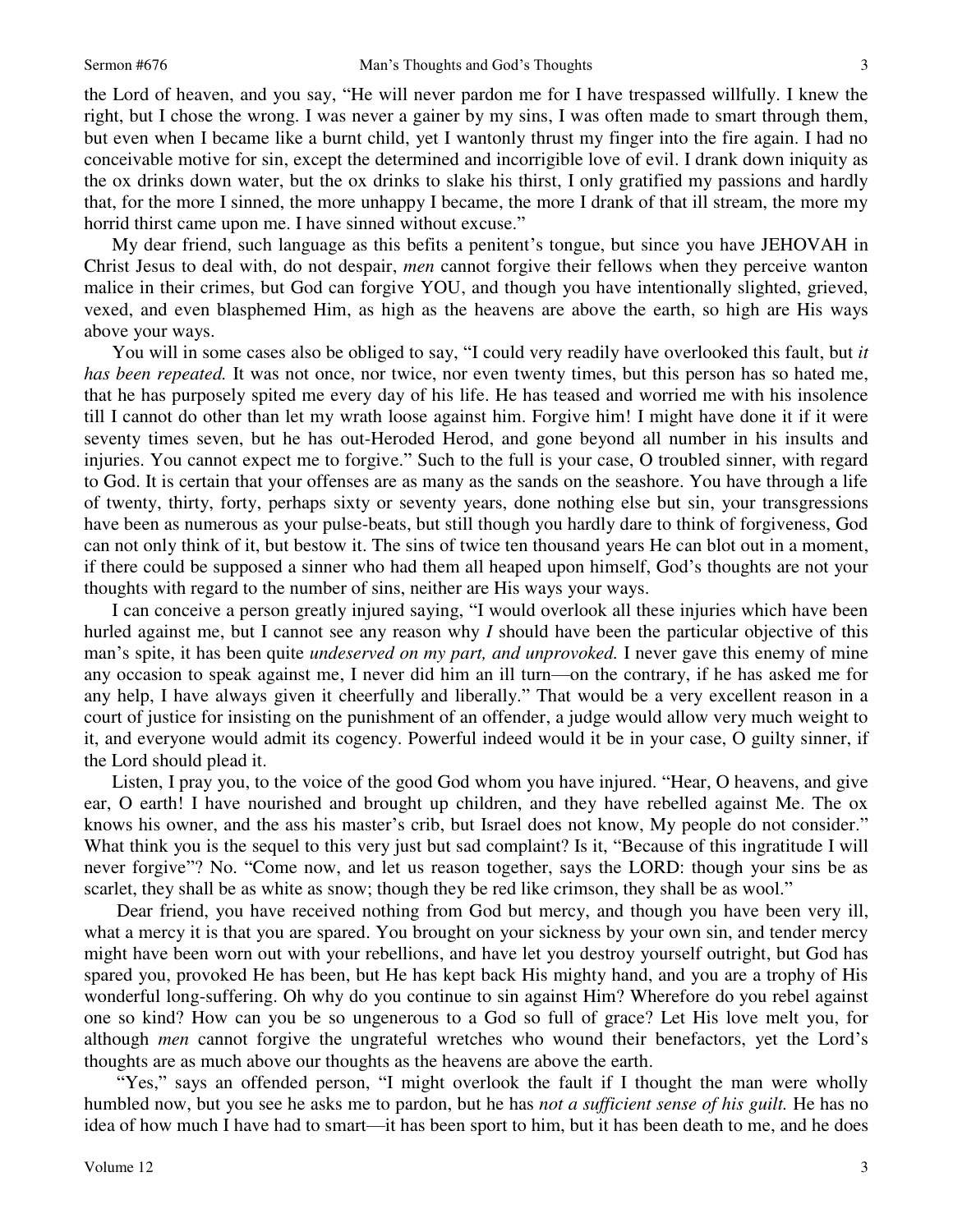not seem to be rightly aware of the really heinous nature of his sin. He asks for pardon very glibly, with a very smooth tongue, but I believe if he were left to himself, and had an opportunity, he would do just the same again, and how can you expect me to forgive him?"

 Troubled sinner, this is very much your case. You are somewhat broken down this morning, but you must confess that your heart is still hard, compared with what it ought to be. I do not think any of us have such a sense of sin as could be called a perfect sense of it. The most grieved, and broken, and contrite sinner does not perceive all the blackness of sin as God perceives it, and I am afraid the most of us, though we do come to Christ, must mourn that we do not mourn more thoroughly and bitterly over our sins.

 We have sometimes made an excuse for not pardoning an offender because of his want of humbling, but God does not do so, He says, "I will take away the heart of stone, and I will give them a heart of flesh." He does not say, "I will have nothing to do with that sinner because he has a stony heart." But no, "I will take away the heart of stone out of his flesh, and give him a heart of flesh." Here is mercy indeed, mercy looking upon the heart of adamant, and melting it until it becomes as wax, long-suffering bearing with impenitence, and then putting its own hand to the work to turn impenitence into contrition of soul. Truly is it written, "My thoughts are not your thoughts."

"Still," exclaims the aggrieved party, "I think the man *ought to make me some compensation.* He speaks of forgiveness, but then look at the mischief he has done me all these years that are past. He ought to propose something by way of making amends to me for the ill which he has done." This principle is very properly recognized in courts of justice, it is always thought that when a man has sustained a wanton injury he is not to be expected to overlook it unless compensation is offered.

 Now, poor sinner, you feel that you cannot bring any compensation. If you know yourself aright, you perceive that you can do nothing to undo what you have done. You have dishonored the law of God in such a way that there is no hope of your ever removing the affront. But our loving God does not ask you for any compensation, He says, "Only return unto me." "Only confess your iniquity which you have committed." Only acknowledge, as David did to Nathan, the sin you have done, and you shall receive through Jesus, a word like that which Nathan brought to David—"The LORD has put away your sin; you shall not die." He that confesses and forsakes his sin shall find mercy. No compensation is wanted, but sin is freely forgiven for Jesus' sake.

 Naturally many a just-minded person would say, "If I were most gracious, yet I could not find it in my heart freely to forgive when I see *the consequences always before my eyes."* Suppose that somebody had wantonly injured your child, suppose he had broken one of your child's limbs, for instance, I think I hear you say, "I could forgive him, but look at my poor limping child. Do you expect a father to freely forgive when he sees that poor limping one constantly before him to remind him of this man's wanton cruelty? Can I forgive?"

 But, sinner, God sees before Him daily tokens of what you have done! Gay, dissolute man, there is that poor girl's ruined body and soul, through you, in years gone by, and nothing you can ever do can undo that mischief. Could your tears forever flow, you can never un-write the past, nor restore the lost one. Could you bring that wandering soul back by divine grace, even then the bitter past could not be unwritten, for she, too, has spread the poison. All that accursed past of sin must live on. God forgives sin, but much of the consequences of sin God Himself does not avert. If you light the fire, it will burn on to the lowest hell, God may forgive your incendiarism, but the fire itself still continues. You spoke a word against the Lord Jesus in the ears of some youngster years gone by which turned him aside from the right path. You cannot unsay it, and that youngster's infidelity and unbelief you cannot now destroy. The perpetual mischief which you have done to others might fitly be a reason with the Most High why He should not forgive you, but yet He says, "My thoughts are not your thoughts." With all this before Him, with all the consequences of your sin before Him, He forgives you freely if you rest on Jesus.

 Ah! it is a wonderful thing, we may have been the instrument of sending others down to the pit—and alas! we cannot restore them from their endless woe—yet we may by grace, amazing grace, be delivered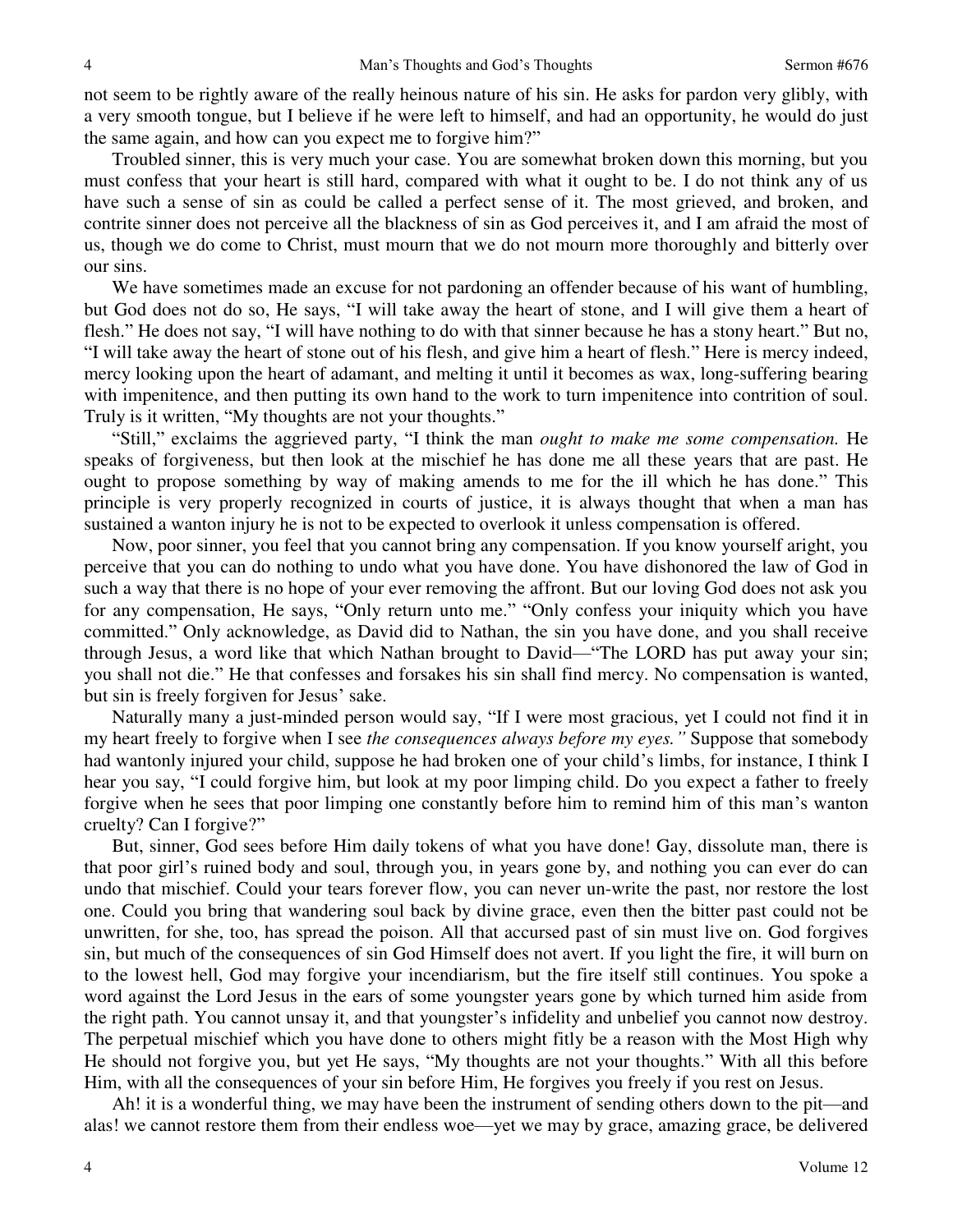ourselves from the horrible doom of sinners. The mercy of God may be extolled in us, and His justice in them. There is the infidel, the atheist, who has poisoned the minds of others and sent them down to hell, and yet almighty mercy saves him at the last hour. He cannot save his dupes, he cannot pull up his followers from the pit, but he is himself saved. What a stupendous wonder of divine sovereignty and grace! Well did we sing just now*—*

#### *"Who is a pardoning God like Thee? Or who has grace so rich and free?"*

Furthermore, I can conceive a case in which the offended party can fairly say, "I do feel from my heart fully prepared to forget this offense against me, but *it was public, and therefore highly obnoxious and injurious.* If no one else had known it, I think I might have overlooked it, but this was done in the marketplace, and not in a corner. I was put to public shame before a company of those whose respect I deserved. I was laughed at in the streets through the infamous villainy of this man. Do you expect me to pass by such an affront as that?"

 Trembling sinner, you also may well think, "Surely God will never forgive me, for against Him only have I sinned, and done this evil in His sight. I sinned in the face of the sun. My iniquities were open and visible to all. I sinned unblushingly, and gloried in my shame." Rejoice, poor mourner, that this is no reason why the Lord should not forgive you, for as high as the heavens are above the earth so high are His thoughts above your thoughts. Only turn to Him with a simple confession upon your heart, and put your trust in His dear Son and He will yet put all this away.

 I will not prolong this talk, but only mention one more dark line of guilt. I can imagine it possible that an offended person might add, by way of clenching all his arguments against pardon, this one—*"My forgiveness he has already despised.* I have often asked this man to be at peace with me. I have put myself out of the way to be at peace with him, notwithstanding all his malice and mischief, I have said to him, 'Come, let us make a covenant, and be friends, why should this enmity continue? why should there not be peace between us?' and when I have done this, he has turned scornfully on his heel, and has said that he defied my anger, and cared not for my love. I have acted thus generously many times, I have put myself to a great expense in order to subdue his hatred and set him right with me, and yet he has stood out against me. How can reason and justice expect me to do any more?"

 I might, perhaps, answer, No, neither of them can well expect more of you, but what we cannot expect of *you,* the guilty penitent may yet expect of God. After all these years of rebellion, after these many times, in which you have rejected loving invitations given by a tender mother or an earnest minister in God's name, after these multiplied rejections, His mercy is not clean gone forever, neither does His loving-kindness fail. It is astonishing that some of you are still on earth after the many, many times that you have been bestirred in soul to go unto God. I know it has not been this voice only which has called you, but there has been a voice within—your conscience, your awakened conscience has cried to you—"Return unto the LORD your God," but you have silenced the thunder of conscience so many times, that it is a marvel the Holy Spirit has not said, "Let him alone, he is given unto idols." Here you are still on praying ground and pleading terms with God. Thank Him for it, and be grateful that all these rejections have not moved Him to swear that you shall not enter into His rest. He waits still to be gracious*—*

#### *"Still does His good Spirit strive With the chief of sinners still."*

 May God grant that you may have made your last rejection, and may this day, yield to the Savior! I should like to ask a favor of anyone here who is under conviction of sin, and who has formed his thoughts of God from what he would do if he were in God's place, I would earnestly beg him to go out into the street, or the field, or the garden, wherever he best can this afternoon, and just look up and try if he can form an idea of how high the heavens are above the earth. Or if you prefer it, when night comes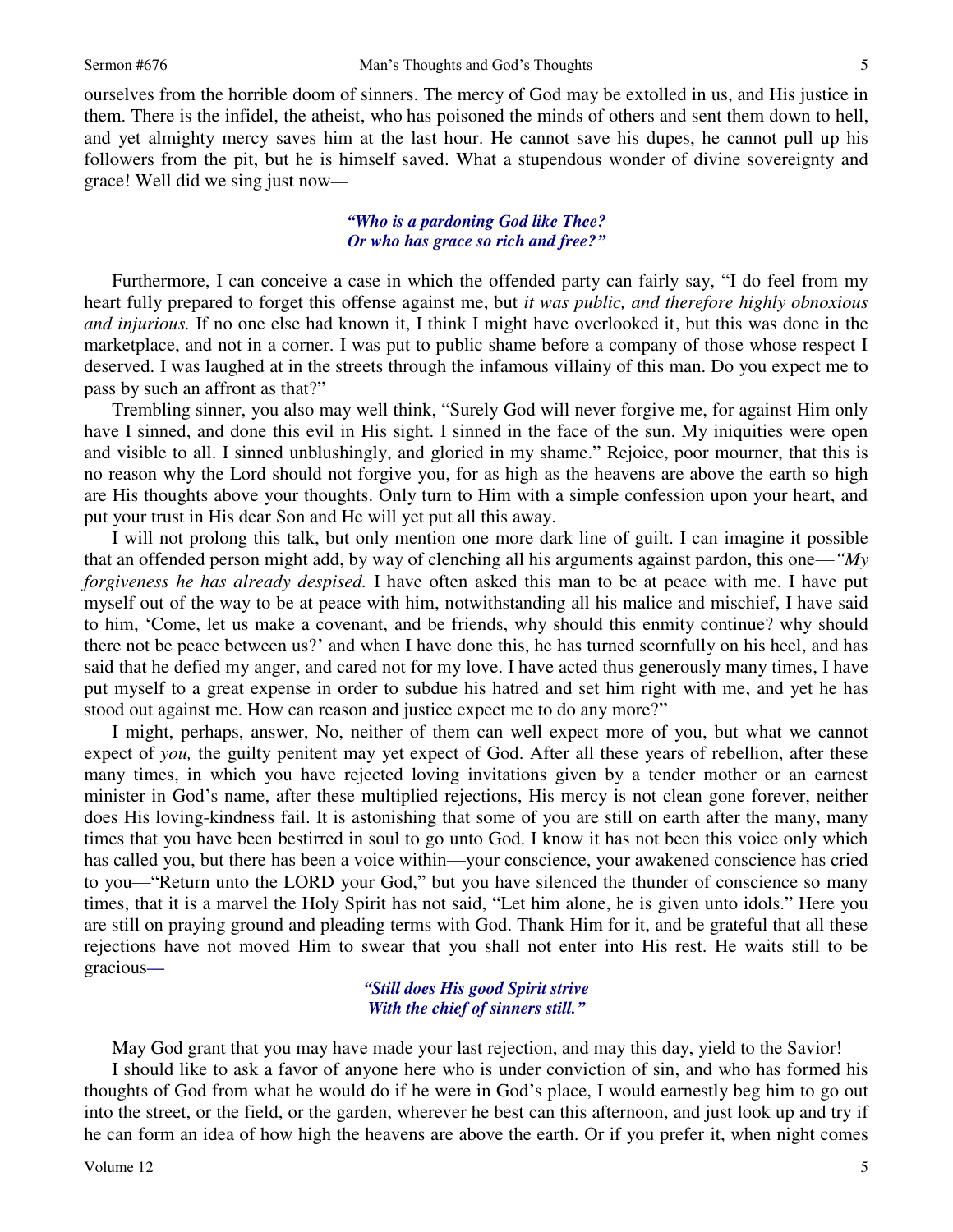on, stand under that starry canopy, and think about how high those heavens are above the earth. You need not limit your contemplations to the planets and the nearest of the fixed stars, but go beyond, beyond, beyond, beyond the most distant of the nebulae, and think how matchless the heavens are in height above the globe on which we tread. Think over, if you will, what you know concerning astronomy, measure the infinite leagues of space which lie beyond the narrow bounds of our solar system, or even of this universe of visible stars, and then remember that as high as these heavens are above the earth, so high are the Lord's thoughts above your thoughts, and His ways above your ways. Indeed, there is no comparison between the two, for He says positively, "My thoughts are not your thoughts, neither are my ways your ways."

**II.** Let us now turn to the second head, and contrast your thoughts about THE PLAN OF PARDON with God's thoughts.

 If you have advanced far enough to believe that God can pardon, and have to this extent laid hold upon God's thoughts, it is well, but still another of your own thoughts drags you down, for you have a wrong idea of *the way* of pardon. I will suppose that there are persons here who ignorantly say, "If it be true that the Lord will pardon sin, *let Him do it outright,* let Him just take the pen and mark through all my transgressions, and have done with them. He has but to say, 'I forgive you,' and there is an end of it." But God's thoughts are not your thoughts in this case. You have evidently become so impure in heart as to look upon sin as a trifle, but the Judge of all the earth is of another mind.

 He is the Governor of all worlds, and must maintain His government. There may be tens of thousands of races of creatures all subject to Him, and governed by the same law of immutable right and justice, and if it were whispered throughout the universe that on so much as one solitary occasion the Judge of all the earth had winked at sin, and exercised His sovereignty to suspend His moral law, and to deny justice its due, it would not matter how obscure an object the tolerated sinner might be, he would be quoted in every world and mentioned by every race of creatures, as a proof that divine justice was not invariable and without respect of persons. If it be right to punish sin at all, it must be right to do so in every case, and suffering sin to go unpunished in one case, would be a sort of confession that the penalty was too severe.

 Now, therefore, the great Ruler cannot suffer sin to go unpunished. God as a moral governor is such in all His actions, on the smallest scale, as it would be best for Him to be on the largest scale. If God forgave sin without penalty, He would no longer be equally resplendent in every attribute, since mercy would eclipse justice. Princes may, on earth, exercise their sovereignty with a mercy which forgets justice. This is because of the imperfection of the laws which they administer, or of themselves as governors, but God reigning as a perfect governor, administering perfect laws, never allows exceptions or does other than what is right. JEHOVAH is invariably the same, and if the angels that sinned were punished, so must every other sinning creature be punished, or else God will have changed, which can never be, since He is the same evermore.

 Now, sinner, you think that God might forgive you and no hurt would come of it. I have hinted that there might be a universal evil spreading through unnumbered worlds by the forgiveness of the most obscure individual without the exaction of a penalty, the foundations would be removed, and then what could even the righteous do? No, God will not forgive you without penalty. Your thoughts are not His thoughts, He will have stroke for stroke, and what the law required it shall receive, He will not pass by your transgressions without exacting the full demands of His justice.

 I have no doubt there are others here, who have a notion that God may, perhaps, forgive them *by putting them through a course of affliction*. It is still a superstitious notion lingering in England, that poor persons are the special subjects of divine favor, and that hard work and poverty, and especially a long lingering sickness, are a means of putting away sin, for persons so afflicted have had so much misery in this life that they do not deserve to suffer more. This is a falsehood which is seldom mentioned in the pulpit, because it is thought to be exploded, but we know it to be very prevalent among certain classes. But oh! my hearer, your thoughts on this matter are not God's thoughts. The eternal miseries of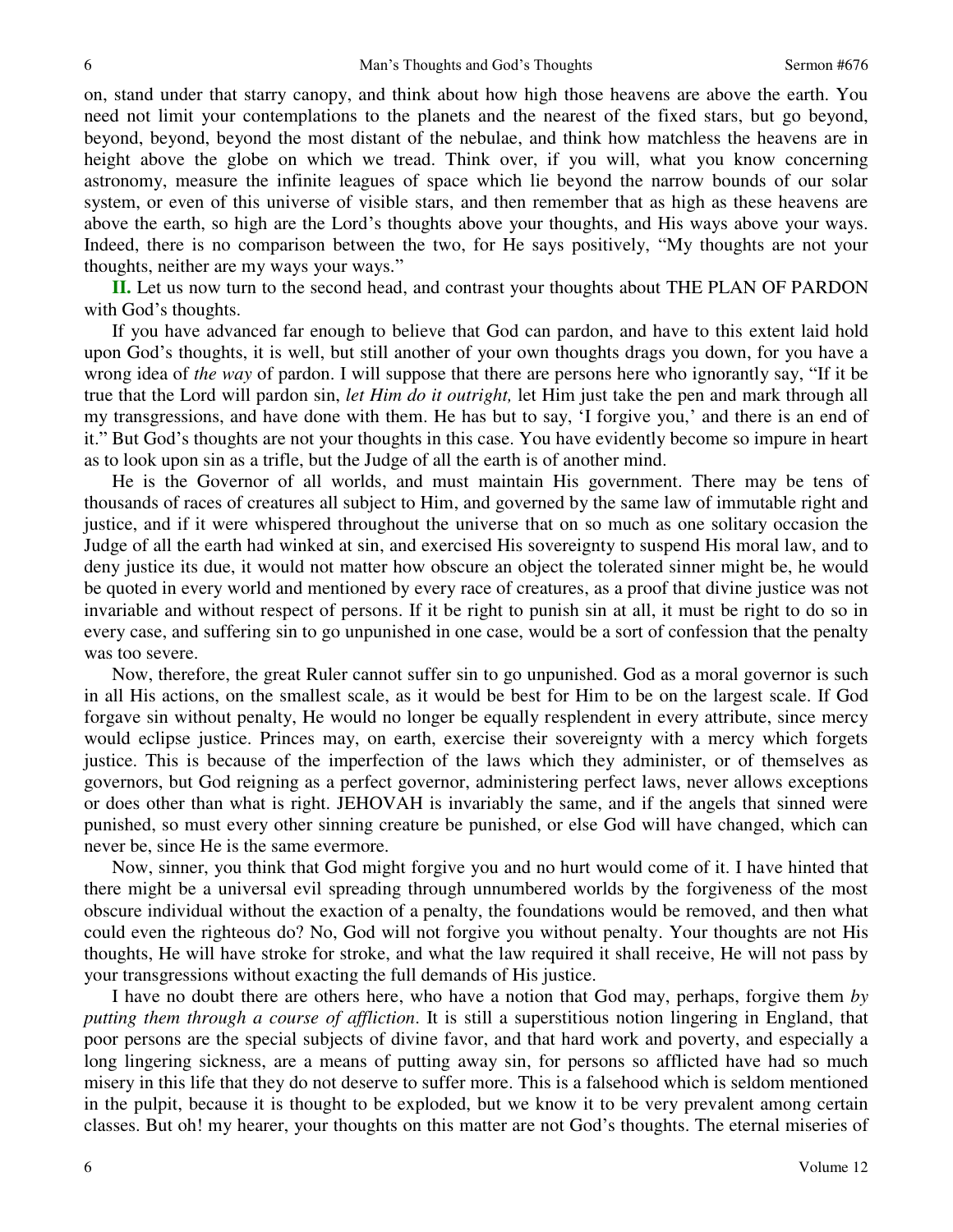hell are not a full expiation for the unutterable blackness of sin, much less can the miseries of this life be. You may be as poor as Lazarus, but never lie in Abraham's bosom. You may endure as many sufferings here as fell to the lot of Job, and yet you may go from Job's dunghill to the flames of hell. Cast out any idea that these sufferings or privations of yours can make atonement for sin. God's thoughts are not your thoughts.

 A more current idea still is, that God will put away the past and give men a new start, and that *if they go on well for the future, then in their dying hour,* when it comes to the wind-up, *God will pardon them.* But soul, there is nothing of that kind in the Word of God. That truthful Book tells us solemnly that as far as the matter of keeping the law is concerned, and being saved by our good works, we have all of us but one opportunity, and the moment we commit one sin that opportunity is over, nay, before we began life our father Adam had spoiled that chance for us by his sin.

 The Word of God never speaks about giving us a second trial. The law says, "Cursed is every man that continues not in all things that are written in the book of the law to do them." It says nothing whatever of starting you in business again, in the hopes that you may at last make your spiritual fortune, nothing of the kind, and those of you who are trying your hands at reformation, and hoping that in a dying hour you will get peace to your souls, are spending your money for that which is not bread, and your labor for that which profits not, for if you never sinned in the future, what would that have to do with the past? Will a man's paying ready money in the future defray the debts which he has already incurred? God has a right to the obedience of your whole life, do you suppose that giving Him the obedience of a part of it will be accepted as a satisfaction for the whole?

 Moreover, who are you that you should be holy? Who can bring a clean thing out of an unclean? Not one. You will only repeat your former life, you will go back again like the dog to its vomit, and the sow that was washed to her wallowing in the mire. As for peace in the hour of death, he who is not pardoned living is not likely to be pardoned dying. Nine out of ten, perhaps nine hundred and ninety-nine out of every thousand of professed deathbed salvations are a delusion. We have good facts to prove that. A certain physician collected notes of several hundreds of cases of persons who professed conversion who were supposed to be dying. These persons did not die but lived, and in the case of all but one they lived just as they had lived before, though when they were thought to be dying they appeared as if they were truly converted. Do not look forward to that, it is a mere snare of Satan. God save you from it, for in this case His thoughts are not your thoughts.

 There is a very current supposition, however, that God pardons sin in this way, that He says, "Well now, I forgive you the past. My law was a little too severe for you, but *I will try you again under a more lenient rule.* Do as well as you can, attend a place of worship, pray and be very religious, and I will save you." Ah, but my dear friend, God does nothing of the kind! He does not say to a sinner, "There, sinner, I forgive the past, you must see how you can behave for the future." The forgiveness which is given to a sinner reaches to the sins which are yet to be committed as well as to the sins which he has already done—

> *"Here's pardon for transgressions past, It matters not how black their cast; And oh my soul, with wonder view, For sins to come here's pardon too!"*

 Jesus does not forgive a part, but He forgives the whole. He says, "I absolve you, none shall lay anything to your charge," and this is not only for the present but for the future too. It is a forgiveness which makes a clean sweep of all sin, since all the sin of all believers is present sin in the sight of God, though it is not present sin to them.

 If the Lord forgives you at all, dear sinner, let me tell you what He will do—He will punish that sin of yours, nay He has punished it on Christ. Christ stood for you and bore all that you ought to have borne from the wrath of God, and therefore God is severely just while He is bountifully merciful to you.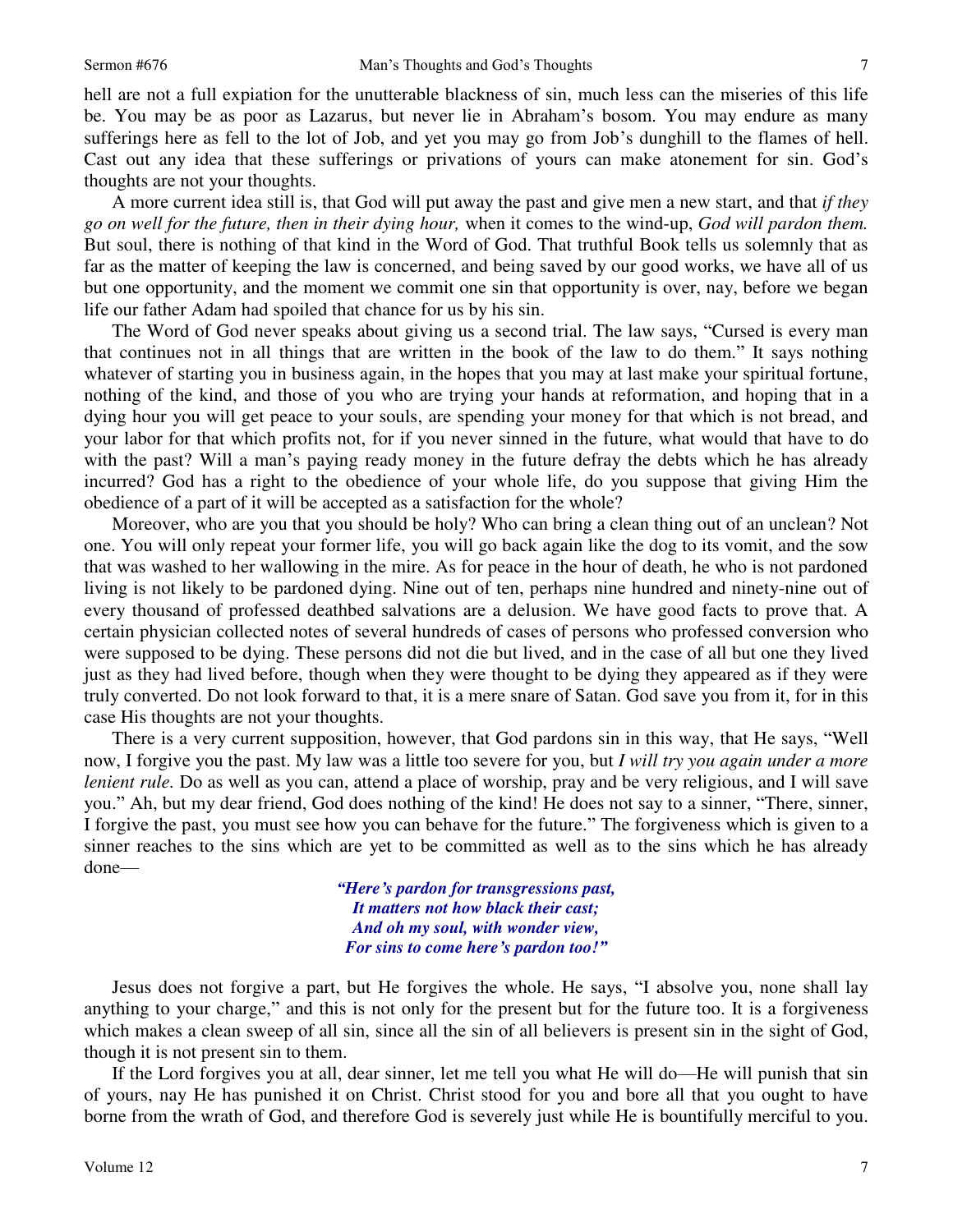In the next place, when God forgives you He does it unconditionally. He will not forgive you on the condition of this or that in the future, but now He speaks the words, "I have blotted out your sins like a cloud, and like a thick cloud your iniquities." All this He can do in a moment, before that clock ticks yet again the sentence may go forth, "That soul has trusted My dear Son, and I have made him whiter than snow, and whiter than snow He shall be in My sight in time and in eternity. I have cast all his sins behind My back, I have covered him with a robe of righteousness, he is now Mine, and he shall be Mine in the day when I make up My jewels."

 Here is a pardon which you have not to earn, but to accept freely. Here is a pardon given to you, not on the condition of anything you are to be, or to feel, or to do, or to give, but a pardon given freely to you out of the riches of God's loving-kindness and tender mercy. Jesus Christ has bought it, Jesus Christ has bought it *for you*, He brings it to you now, and oh! if you have grace to receive it, you may accept it, and go on your way rejoicing in the Lord your God. This is a pardon worth receiving. Let me ask you a second time to look up and consider that all your ideas of God's pardon are but thoughts here on the earth, but His thoughts of love to you are as high above you as the heavens are above the earth.

**III.** To conclude. Time seems to have traveled at double speed this morning, I wanted to have said, in the third place, a little as to THE PRESENT POSSESSION of this pardon. There is an idea in the mind of many of you that the plan of just trusting in Christ and being pardoned on the spot *is too simple to be safe.* You want a plan which involves a host of Latin and Greek, and all sorts of ornaments and garments, and vestments, and altars, and mummeries, and prayers, and hymns, and introits, and chants, and *Te Deums,* and all that kind of thing, you want a long palaver of baptism, confirmation, confession, communion, penance, matins, vespers, festivals, and I know not what, but the Gospel is, "Trust Jesus and live," "Believe on Jesus Christ, and you are saved." It is too simple, you think, to be safe.

 Now, it is a well known fact that the simplest remedies are the most potent and safe, and certainly, the simplest rules in mechanics are just those upon which the greatest engineers construct their most wonderful erections. The moment you get to complexity you get into a snarl, and are on the brink of weakness. Simplicity, how solid it is! See the old-fashioned plan of putting a plank across the village brook—that was the old way of making a bridge. Well, then, somebody came in and invented an arch a grand invention, certainly, but not in all cases available, because in a measure complex. What are the engineers coming back to? The old plan of the plank. The Menai tubular bridge is nothing more than the old plan of a plank thrown across the brook, and more and more great engineers revert to simplicities. When man grows wisest, he comes back to where he was when he started. I suppose that when the swan first sailed across the lake it gave to the navigator the best possible model of a vessel, to which navigation will always have to keep close if it would keep close to the true and beautiful.

 Now, as in nature simplicity is strength, so is it certainly in grace. Trust Christ and live! and let me say, simple as it looks, it is the most philosophical plan of salvation that could have been thought out, for faith is the mainspring of the entire man, and when faith is right all the powers are right. Teaching men morals is as though I had a clock that would not go, and I turned round one of the cog-wheels, but faith takes the key and winds up the mainspring, and the whole thing runs on readily. Do not despise the Gospel because it is simple. Trust Christ, and you shall live now! Believe that Jesus Christ has made a full atonement, and rest yourself wholly on Him, just as I rest wholly now upon this rail, with your whole weight rest on Christ, and if you are not saved the Word of God does not speak the truth, for it is written, "He that believes on Him is not condemned." "He that believes and is baptized shall be saved."

 I think I hear you say, *"It is too good to be true."* That is an objection I myself fought with for a very long time, but surely the best things about our good God must be the truest. If anyone should tell me a thing that was not very good about God, I might indignantly say, "That must be untrue, if it is about God it must be good, and as it is about the Most High it must be good in the highest degree." Oh sinner, it does seem a very wonderful thing that you should be made a child of heaven this morning crimes of such horror and multitude be forgiven in a moment, it does seem too good. But then it is just like our God. "Is not it *surprising*," said one to a good old saint, "that God should forgive such sins?"